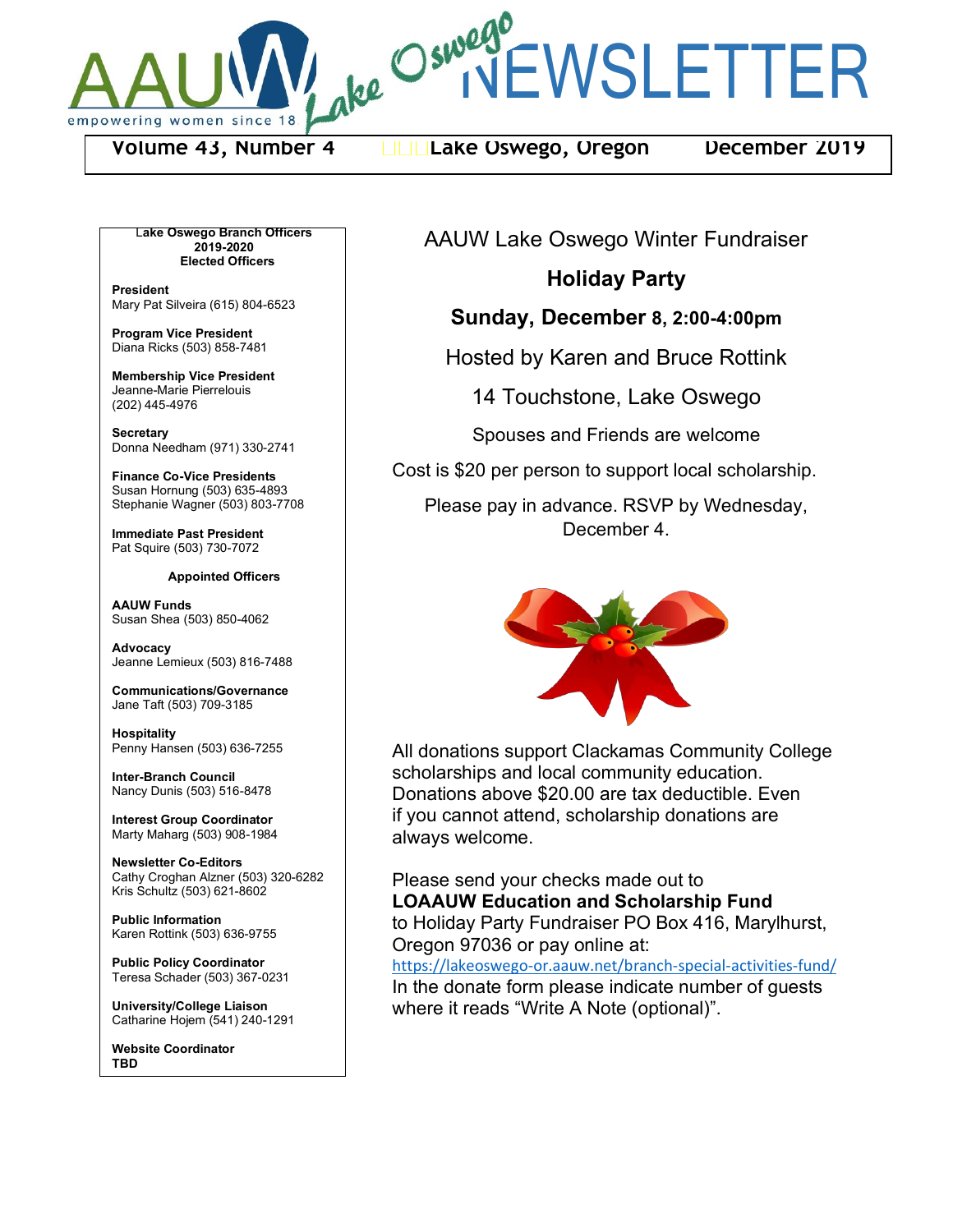## **On My Mind**

Mary Pat Silveira

As I write, more than 6000 world leaders from 179 countries are meeting in Nairobi for the Nairobi Summit, which calls for action to end maternal deaths, stop gender-based violence and meet demand for family planning.

Every day, more than 800 women die from preventable causes during pregnancy and childbirth, and 33,000 girls are forced into marriage. Every year, more than 4 million girls are subjected to female genital mutilation. An estimated 232 million women around the world want to prevent pregnancy but do not have access to modern contraception, and a countless number of girls are sexually abused, hurt and traumatized.

The United Nations Population Fund (UNFPA) supports activities to address these problems. However, contributions to the Fund are voluntary. In 2017, the US Administration stopped all funding to UNFPA on the basis that it "supports, or participates in the management of, a program of coercive abortion or involuntary sterilization".

UNFPA denies this. On the contrary, it gives the highest priority to universal access to voluntary family planning, which helps prevent abortions from occurring. Above all, UNFPA 's mission is "to ensure that every pregnancy is wanted, every childbirth is safe and every young person's potential is fulfilled."

Here in the United States we have seen

the same war waged against Planned Parenthood. We all need to lobby hard to ensure that the US Administration restores funding for both Planned Parenthood and for UNFPA.

### **Suffrage Note of the Month**



Do we women owe the claiming of our rights to our native peoples, the Iroquois (Haudenosausee)? Among their six tribes, only women had the authority to nominate the male chiefs, and women, as life-givers, had a veto over going to war. Woman had the power to end a marriage at any time should a husband or lover fail in his responsibilities. Family lineage was matriarchal, and the concept of "bastard" did not exist. Rape was unknown.

Many of the suffragists had friends and acquaintances among the Iroquois, including Elizabeth Cady Stanton, who wrote in 1992: "In the councils of the Iroquois every adult male or female had a voice upon all questions brought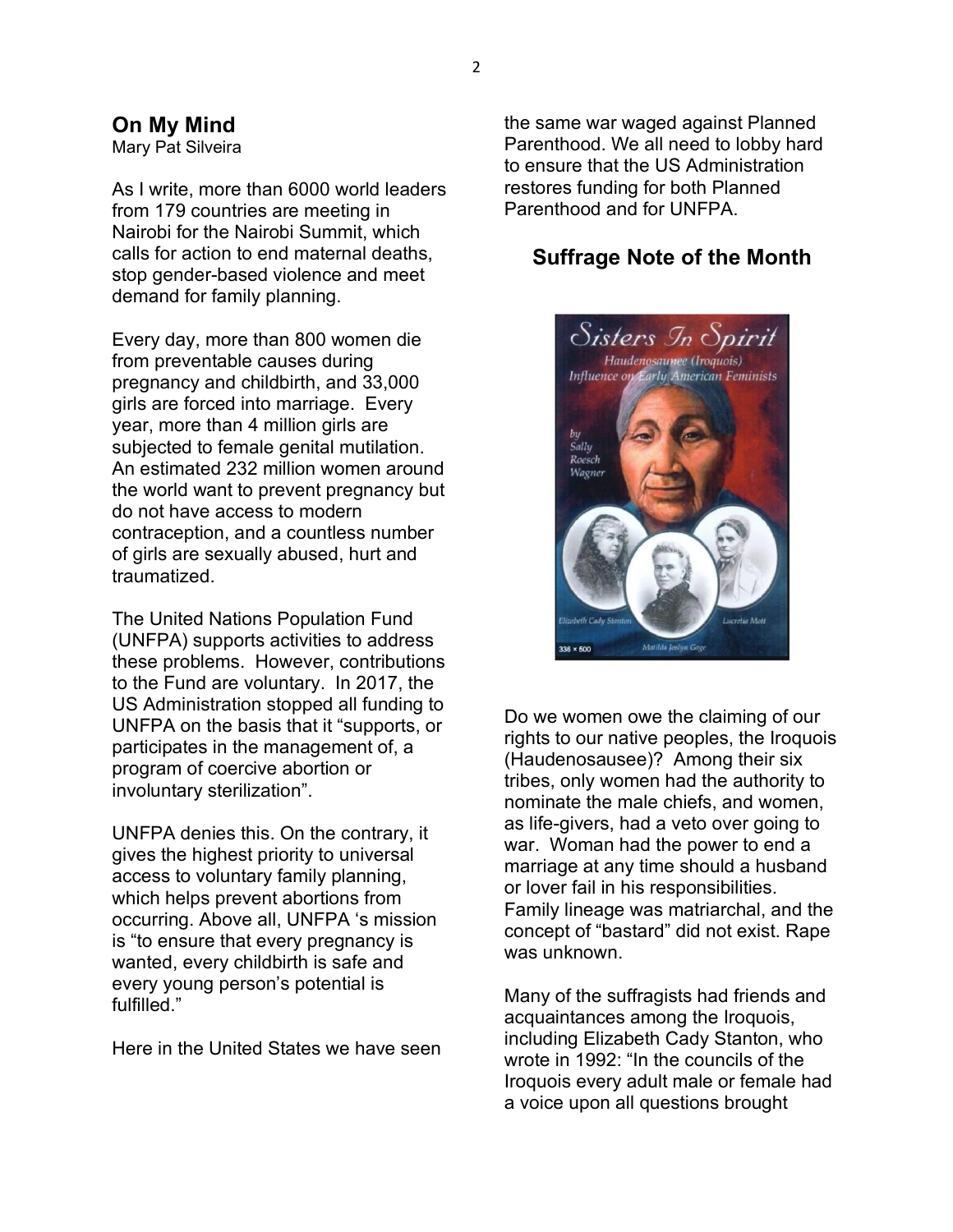before it." Clan mothers could depose a chief and "send him back to the ranks of the warriors"

In 1848, Lucretia Mott spent a month among the Seneca people at a time when they were debating reorganizing their government. Women were a part of that decision-making process.

Matilda Joslyn Gage wrote a series of articles on the subject, and, in her book Woman, Church and State, she stated that the Iroquois provided the modern world's "first conception of inherent rights, natural equality of condition, and the establishment of a civilized government upon this basis.... Never was justice more perfect, nor civilization higher."

Ultimately, this growing awareness of Iroquois women's status provided proof for the early American suffragists that, in contrast to what they had been taught, women's disenfranchisement was neither natural nor inevitable. And it influenced their worldview in ways that went far beyond the vote. The "Declaration of Sentiments" that Stanton and Mott put forth at the Seneca Falls Convention, for instance, included resolutions on property, divorce, child custody, and work  $-$  all arenas in which they'd seen Iroquois women's unquestioned authority.



**BE AN ADVOCATE** 

Welcome to the new, monthly newsletter section for Public Policy and Advocacy where AAUW national, state and branch public policy topics and calls to action will be highlighted. This is your opportunity to be informed, take action and/or join our Advocacy Interest Group.

#### **Ongoing monitoring and activities:**

Equal Pay - In October we had a table at the Clackamas Community College (CCC) Expo event where we provided Oregon AAUW developed resources related to the 2017 OR Equal Pay Act. We are evaluating hosting a future event with the goal of more broadly communicating where to find resources. For more information see https://aauwor.aauw.net/oregon-equal-pay-tool-kit/.

Childcare - In September, the *Oregon's Unmet Childcare Needs* report was released by Family Forward of Oregon. This will be a long term, ongoing effort we are monitoring. Stay tuned. For more information see

http://www.familyforwardoregon.org/site/ wp-content/uploads/FFO-Child-Care-Report-2019.pdf.

Student Success - With the passing of the Student Success Act in the 2019 legislative session, Oregon school districts are busy planning. We are monitoring the local school districts activities and are looking for opportunities to engage. Watch this column for future actions. For more information see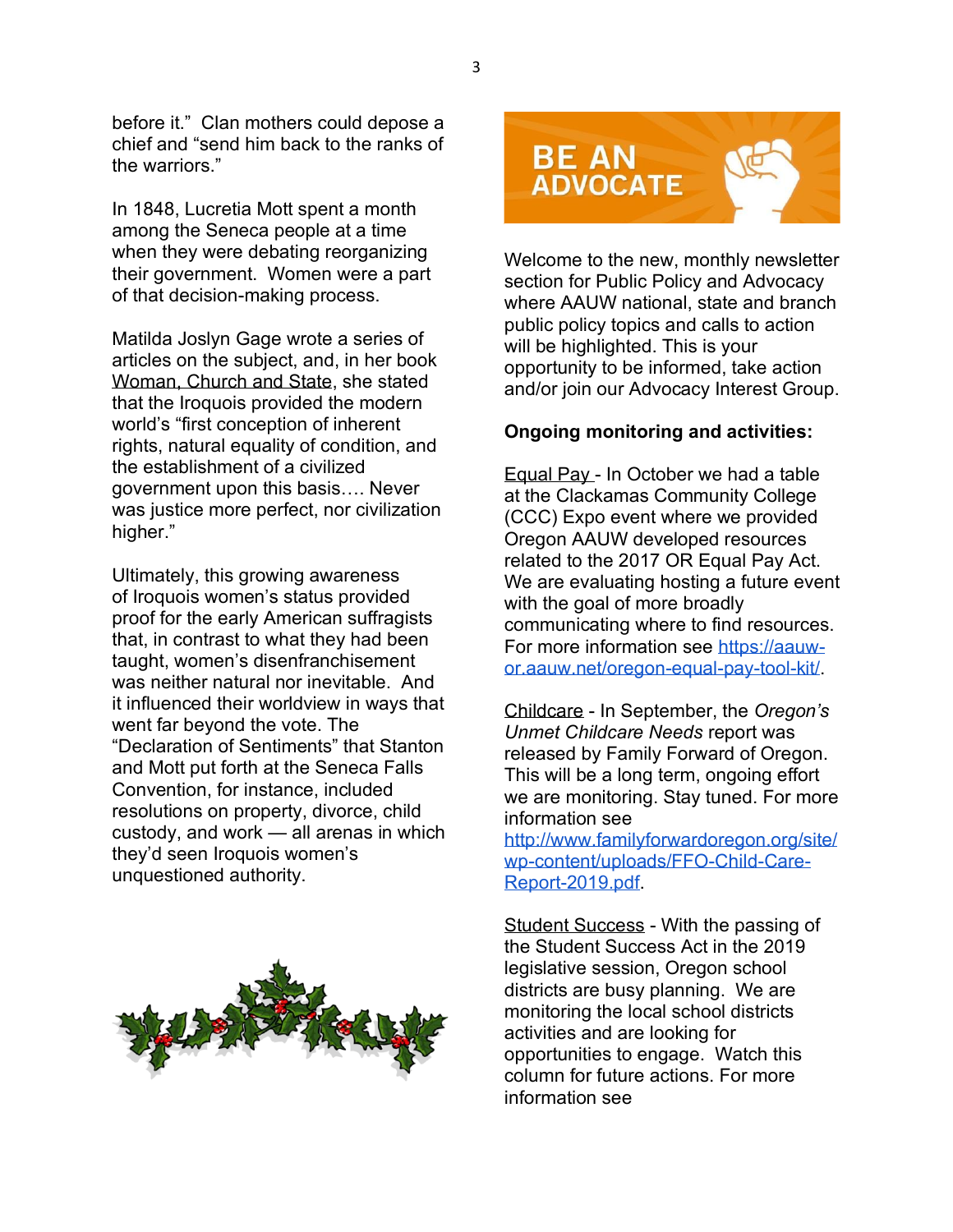https://www.oregon.gov/ode/StudentSuc cess/Pages/default.aspx.

Student Engagement - With our relationship with CCC, and so many other Oregon Colleges and Universities being AAUW members, we see a real opportunity for more engagement with students. We are evaluating things like the Oregon Online AAUW Chapter and 2-Minute Advocate at the state level to engage with students.

**LOBBY DAY Monday, February 24th—MARK YOUR CALENDARS.** We will plan carpooling for those interested in attending. If you'd like a ride or would be open to driving others, please contact Teresa Schader 503-367-0231.

Join us at the next Advocacy Group meeting on Friday, December 13 at 1pm at the West Linn Library. For information call Jeanne Lemieux at 503- 816-7488.



# **Score a victory for U.S. Women¶s Soccer team**



Nov 8 (Reuters) – On Friday, November 8, a California court ruled that the members of the U.S. women's national soccer team who sued the U.S. Soccer Federation (USSF) in March over allegations of gender discrimination can pursue their claims as a class action.

"This is a historic step forward in the struggle to achieve equal pay," Molly Levinson, a spokeswoman for the players, said in a statement." We are so pleased that the Court has recognized USSF's ongoing discrimination against women players - rejecting USSF's tired arguments that women must work twice as hard and accept lesser working conditions to get paid the same as men."

In granting class status, the judge essentially rejected U.S. Soccer's claim that many of the women named in the lawsuit had earned more than their top-earning male counterparts over the same period.

According the judge's written ruling, agreeing with USSF's argument could yield an 'absurd result,' in which a woman could be paid half as much as a man as long as she negated the disparity by working twice as many hours.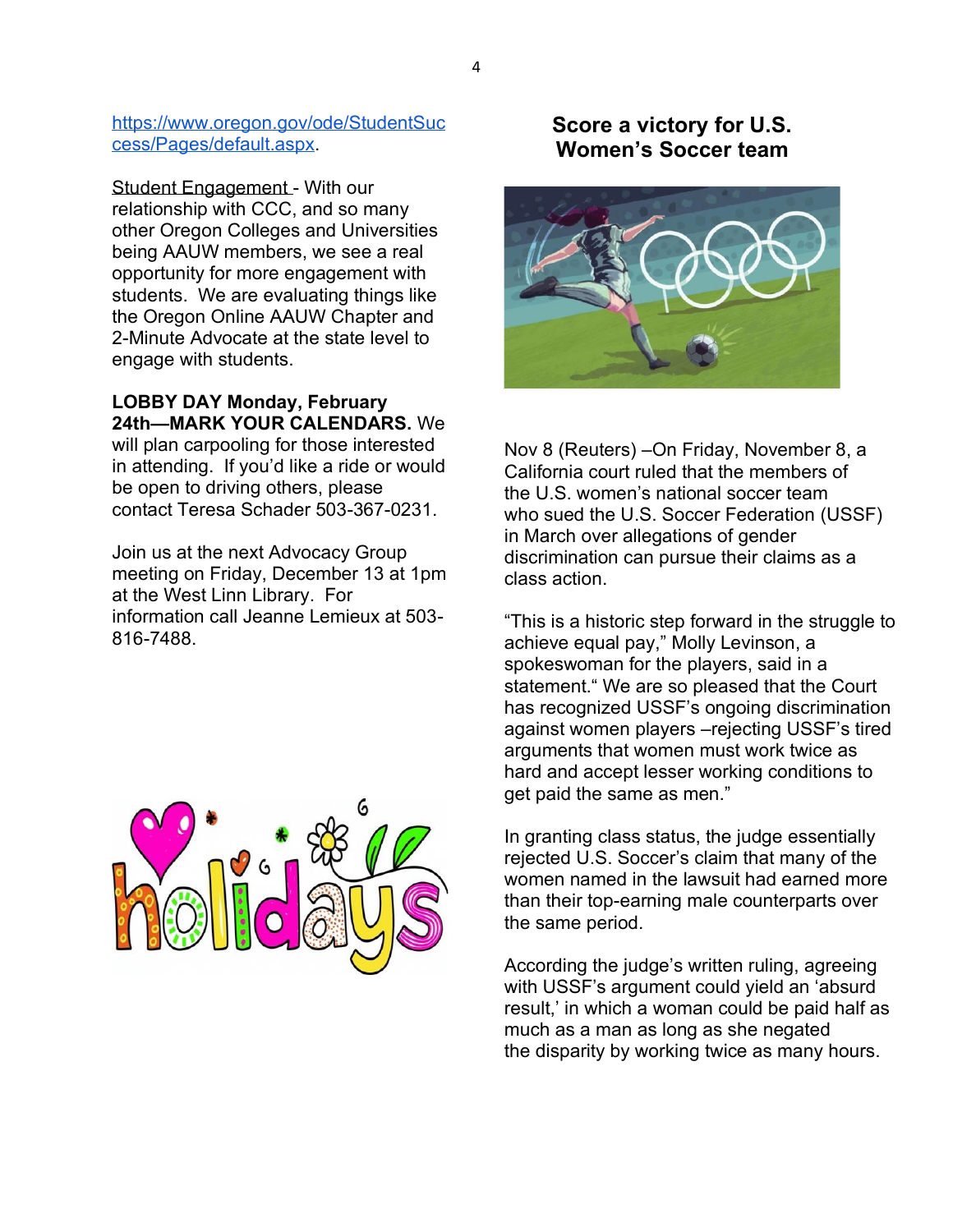The players, including stars Megan Rapinoe, Carli Lloyd and Alex Morgan, said they have been consistently paid less money than their male counterparts even though their performance has been superior to the men's team. Their suit was filed just three months before the successful defense of their World Cup title in France this year.

# **Melinda Gates pledges 1 Billion**



Philanthropist Melinda Gates, founder of Pivotal Ventures, plans to put \$1 billion toward expanding women's power and influence in the United States over the next decade, saying at a conference in October that she loses sleep over fears the nation will stop caring about inequality and diversity.

"Too many people - women and men have worked too hard to get us this far," she wrote. "There are too many possible solutions we haven't tried yet."

Pivotal Ventures, an investment and incubation company, will fund partners who pursue innovative approaches to expanding women's power and influence. Goals include dismantling barriers to women's job advancement such as care-giving obligations and sexual harassment and fast-tracking women in influential job sectors such as technology, media and public office.

The effort also aims to encourage shareholders, consumers and

employees to pressure companies to reform.

"Here's what keeps me up at night: I imagine waking up one morning to find that the country has moved on," Gates wrote. "That the media has stopped reporting on systemic inequalities. "That diversity remains something companies talk about instead of prioritizing. That all of this energy and attention has amounted to a temporary swell, instead of a sea change.´

#### ++++++++++++++++++++++++++++++



If you would like to send our scholarship recipient holiday well wishes, please send to Courtney Rubio at 13647 Gaffney Lane, Oregon City, OR 97045.

#### ++++++++++++++++++++++++++++++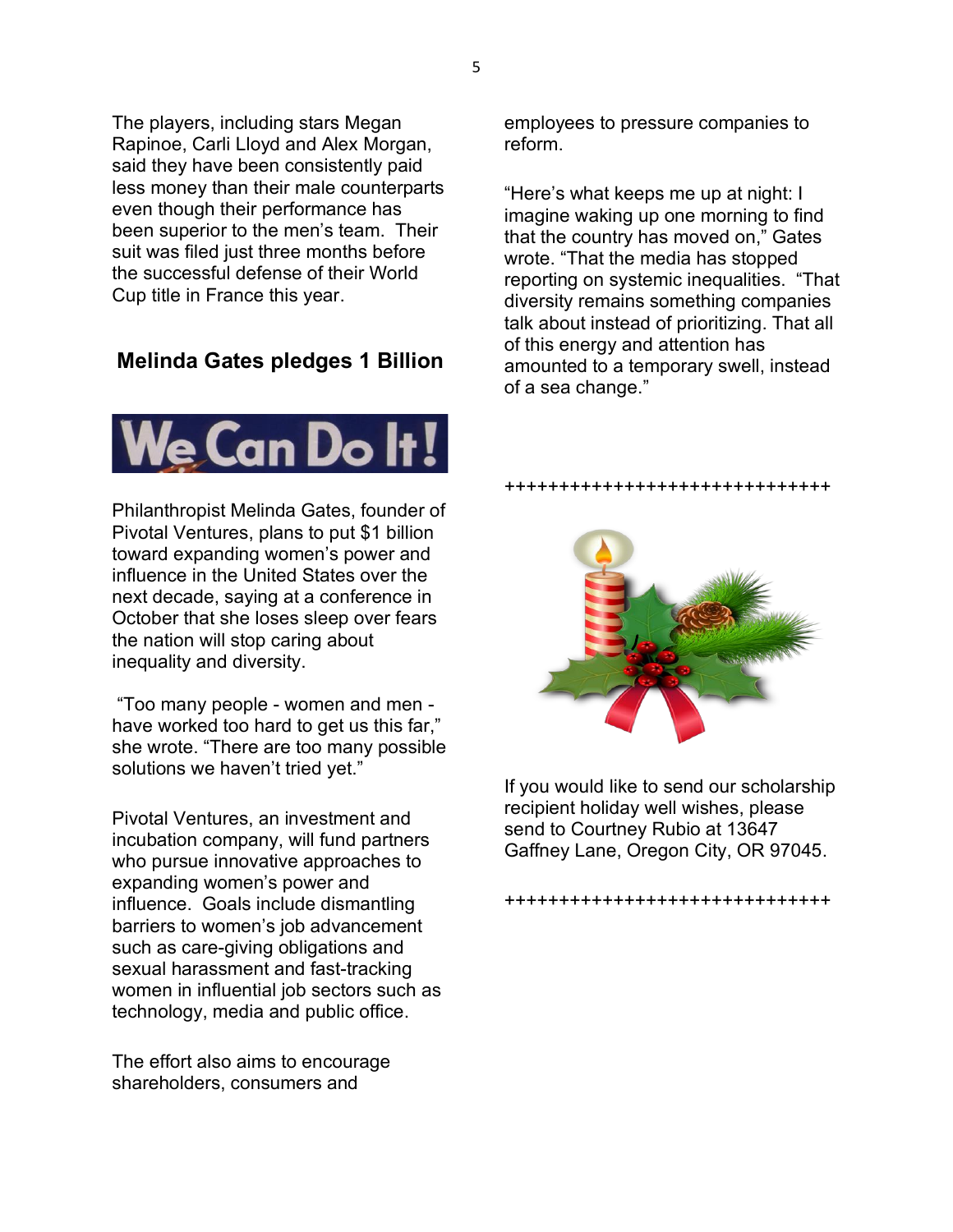### **Interest Group Activities**



#### **Tuesday Books 4th Tuesday at 11:00am No meeting in December**

Date: January 28, 2020 Book: *Eleanor Oliphant is Completely Fine* by Gail Honeyman Presenter: Diane Harris Meeting Place: Szechuan Kitchen Restaurant, 15450 Boones Ferry Rd. Lake Oswego

To RSVP contact Lynda Bigler, (503) 522-6709, libigler@icloud.com

#### **Murder by the Book 2nd Wednesday at 12:00pm**

Date: December 11 Book: *Absolution of Murder* by Peter **Tremayne** Leader: Ann Redman Location: Stephanie Carter's home

For more information, contact Jane Taft, (503) 709-3185, taft.jane@gmail.com or Stephanie Carter (971) 285-5882, secarter1@gmail.com

#### **Interpretive Books 3rd Thursday at 10:00\* (\*note time change)**

Date: December 19 Book: *Less* by Andrew Sean Greer Leader: Diana Gough

For more information, contact Ann Keddie, rlkavk50@centurytel.net or Linda Watkins, (503) 694-2334, l.and.m.watkins@gmail.com

### **Thursday Evening Books 4th Thursday at 7:00pm Note date change**

Date: December 5 Book: *There There* by Tommy Orange Hostess and leader: Judy Hale

For more information, contact Suzanne Kaveckis, (503) 678-1641, smkaveckis@icloud.com

### **Friday Books 4th Friday at 10:00am No meeting in December**

Date: January 24, 2020 Book: *The Pioneers* by David **McCullough** 

For more information, contact Joan Waldron, (503) 746-3995, spirit.waldron@gmail.com

### **Non-Fiction Books 2nd Monday at 11:00am**

Date: December 9 Book: *Educated* by Tara Westover Leader: Garlene Logan

Location: Cortona Room at Nicoletta's Table. For more information, contact Mary Pat Silveira at mpsilveira@usa.net or (503) 344-4947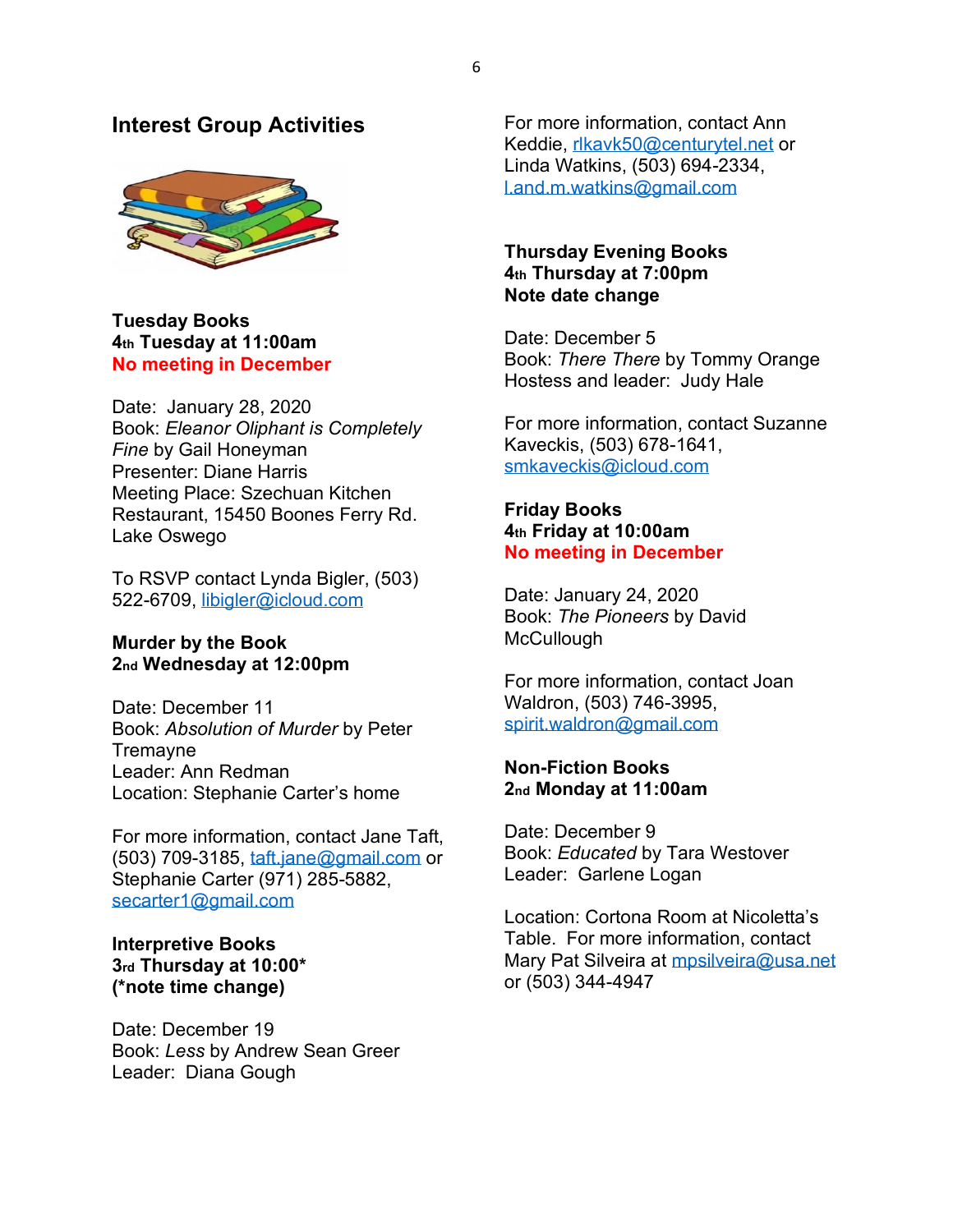

**Lunch Bunch 3rd Tuesday at 11:30am**

Date: December 17 Location: Five Spice 315 1st St Suite 201 Lake Oswego

Reservations are required. Please RSVP to Terry Hyland at twh20eagle@comcast.net or Marge Ransom at wrandmr68@yahoo.com (503) 941-9591

### **Delightful Dining December 14 at 6pm**

.

Delightful diners will prepare and enjoy a meal a la Jamie Oliver, noted British chef and restaurateur at the home of Martha Schrader.

To reserve a space and receive a recipe, RSVP to Jane Taft at taft.jane@gmail.com, or (503)709-3185 by December 2. Spouses/guests welcome.



# **Advocacy Interest Group**

Date: December 13 Location: West Linn Library Time: 1:00pm

This group is currently working on a program to share information about Oregon's Equal Pay Law, Title IX and AAUW's WorkSmart. For more information, contact Jeanne Lemieux at (503) 816-7488 or Jeanne.e.lemieux@gmail.com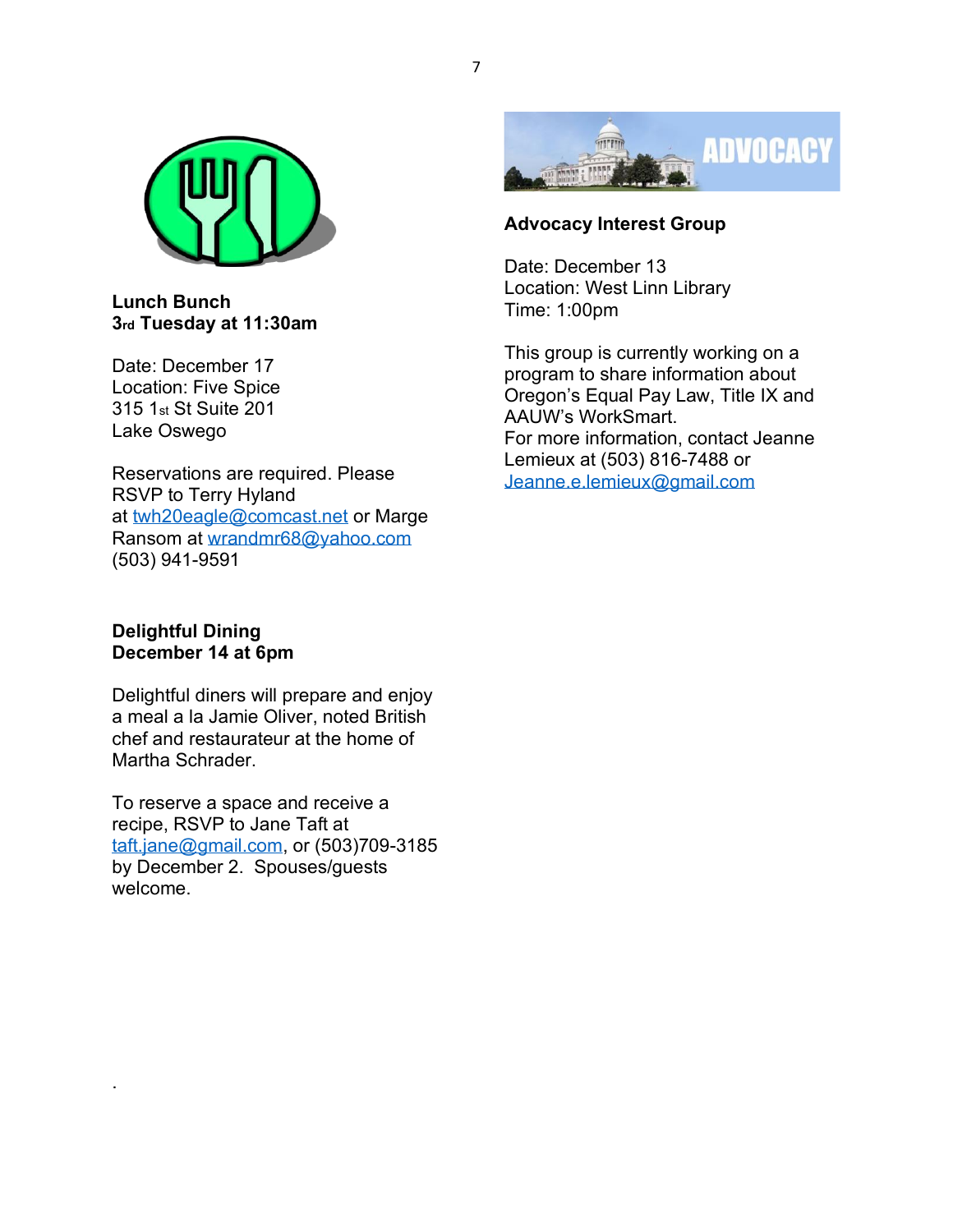| December 2019                                            |                                         |                                                  |                                    |                                                        |                                       |                                          |  |  |  |  |  |
|----------------------------------------------------------|-----------------------------------------|--------------------------------------------------|------------------------------------|--------------------------------------------------------|---------------------------------------|------------------------------------------|--|--|--|--|--|
| <b>Sunday</b>                                            | <b>Monday</b>                           | <b>Tuesday</b>                                   | <b>Wednesday</b>                   | <b>Thursday</b>                                        | Friday                                | <b>Saturday</b>                          |  |  |  |  |  |
| 1                                                        | $\overline{2}$                          | $\overline{3}$<br><b>Board</b><br><b>Meeting</b> | $\overline{4}$                     | 5<br><b>Thursday</b><br><b>Evening</b><br><b>Books</b> | $6\phantom{1}$                        | $\overline{7}$                           |  |  |  |  |  |
| 8<br><b>Holiday</b><br><b>Party</b><br><b>Fundraiser</b> | 9<br><b>Non-Fiction</b><br><b>Books</b> | 10                                               | 11<br><b>Murder by</b><br>the Book | 12                                                     | 13                                    | 14<br><b>Delightful</b><br><b>Dining</b> |  |  |  |  |  |
| 15                                                       | 16                                      | $\overline{17}$<br>Lunch<br><b>Bunch</b>         | 18                                 | 19<br><b>Interpretive</b><br><b>Books</b>              | 20<br><b>Advocacy</b><br><b>Group</b> | $\overline{21}$                          |  |  |  |  |  |
| $\overline{22}$                                          | 23                                      | 24                                               | 25                                 | 26                                                     | 27                                    | 28                                       |  |  |  |  |  |
| 29                                                       | 30                                      | 31                                               |                                    |                                                        |                                       |                                          |  |  |  |  |  |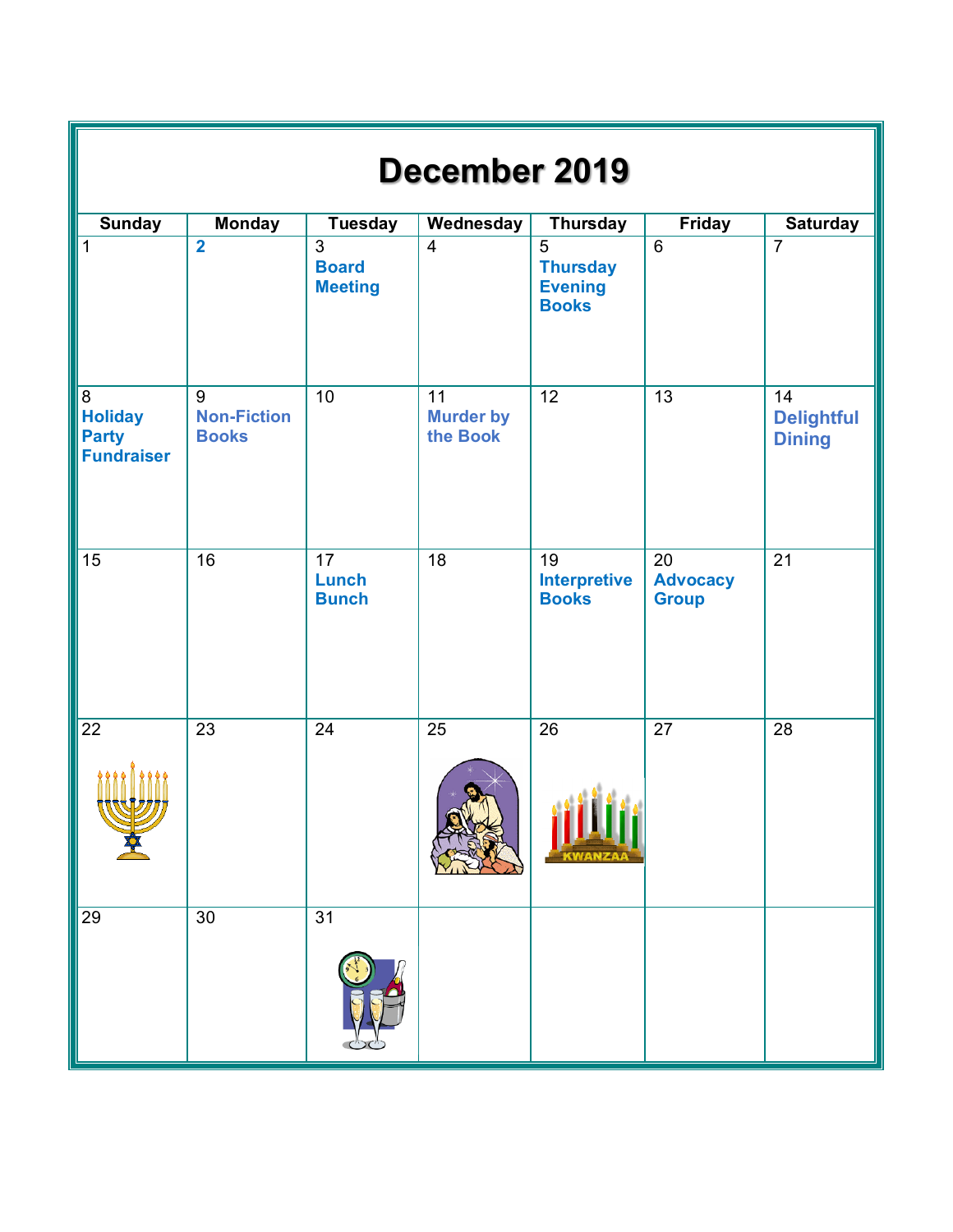| <b>January 2020</b> |                                                           |                                                  |                                          |                                                                      |                                                    |                                                    |  |  |  |  |
|---------------------|-----------------------------------------------------------|--------------------------------------------------|------------------------------------------|----------------------------------------------------------------------|----------------------------------------------------|----------------------------------------------------|--|--|--|--|
| <b>Sunday</b>       | <b>Monday</b>                                             | <b>Tuesday</b>                                   | Wednesday                                | <b>Thursday</b>                                                      | Friday                                             | <b>Saturday</b>                                    |  |  |  |  |
|                     |                                                           |                                                  | 1<br>owYear                              | $\overline{2}$                                                       | $\overline{3}$                                     | $\overline{4}$                                     |  |  |  |  |
| $\overline{5}$      | $6\phantom{1}$                                            | $\overline{7}$<br><b>Board</b><br><b>Meeting</b> | 8<br><b>Murder By</b><br><b>The Book</b> | $\overline{9}$                                                       | 10                                                 | $\overline{11}$<br><b>Branch</b><br><b>Meeting</b> |  |  |  |  |
| $\overline{12}$     | $\overline{13}$<br>Non-<br><b>Fiction</b><br><b>Books</b> | $\overline{14}$                                  | $\overline{15}$                          | 16<br><b>Interpretive</b><br><b>Books</b>                            | $\overline{17}$<br><b>Advocacy</b><br><b>Group</b> | $\overline{18}$                                    |  |  |  |  |
| 19                  | 20                                                        | $\overline{21}$<br>Lunch<br><b>Bunch</b>         | 22                                       | $\overline{23}$<br><b>Thursday</b><br><b>Evening</b><br><b>Books</b> | 24<br><b>Friday</b><br><b>Books</b>                | $\overline{25}$                                    |  |  |  |  |
| 26                  | 27                                                        | 28<br><b>Tuesday</b><br><b>Books</b>             | 29                                       | 30                                                                   | 31                                                 |                                                    |  |  |  |  |